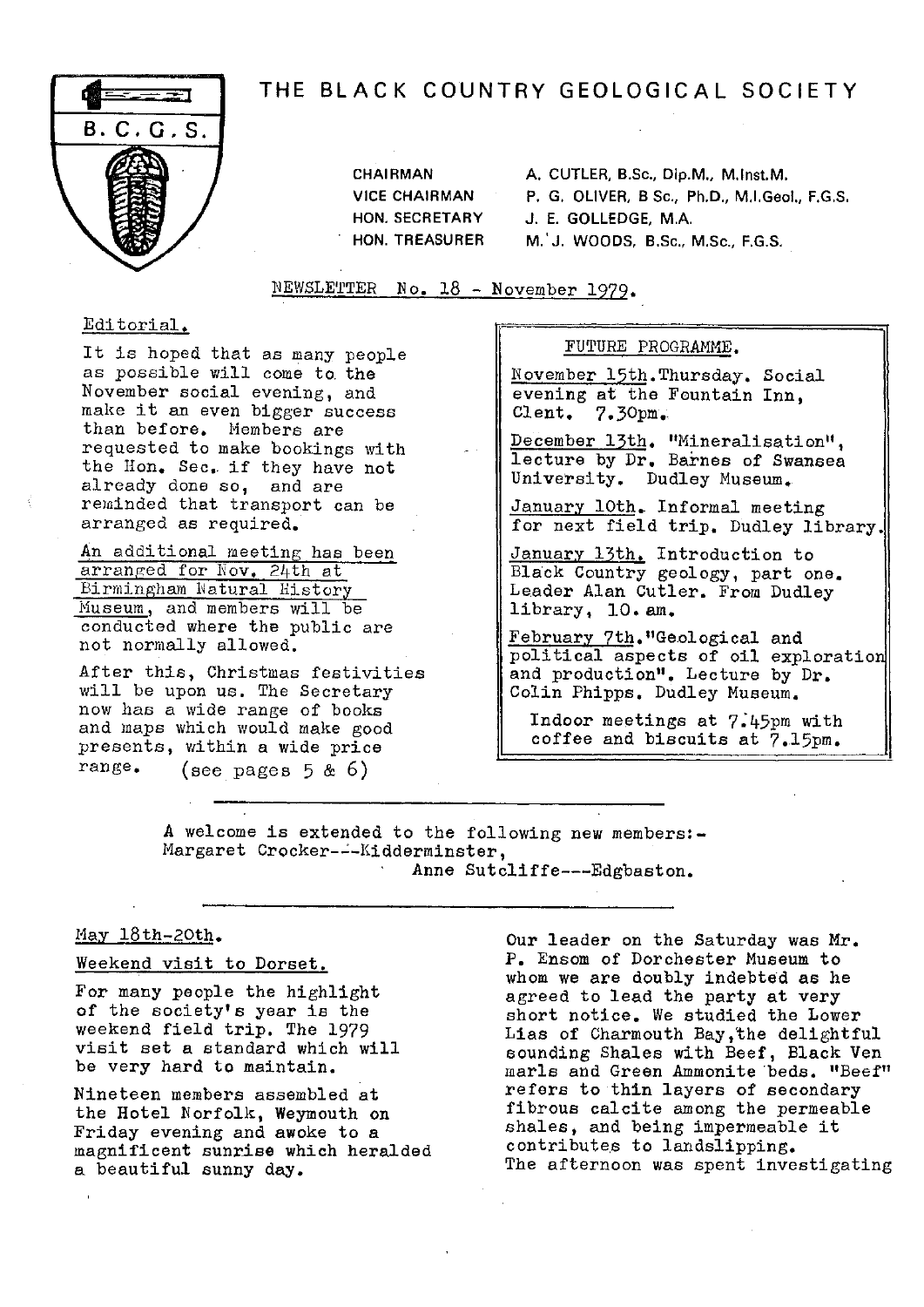the Upper Lias and Inferior Oolite of Eype Mouth cliffs. Most interesting was the Junction Bed, an example of a condensed sequence, and full of ammonites. Cracks formed in the Junction Bed shortly after its formation and the influence of faulting on sedimentation was noted. To the east, faulting brought the Fullers Earth and Forest Marble against the Upper Lias. The day finished with the collection of trace fossils and speculation about the nature of arthropod trails.

On Sunday it rained for much of the day but the geology was fascinating. Cur thanks go to Mr.<br>Ian West of Southampton University for his lucid descriptions and patience with our questions.

We began on the Isle of Portland inspecting storm damage and the eastern end of Chesil beach where the largest pebbles accummulate. The pebbles probably originate from the floor of the English Channel.

We examined the fossil forests of the Purbeck 'pickled in salt and covered in algal limestones'. The trees are preserved in silica, show butressed roots and have been compared with the junipers of Morocco. We studied the Fortland Beds and reconstructed the goological history of the area, seeing evidence of the retreat of the sea in the fossil soils and lagoonal conditions of the Purbeck. The Portland Stone, used to rebuild London after the Creat Fire, is very pure. It lacks minerals which would oxidise or rust, is soft to quarry and porous and hence light to use. At Portland Dill we examined the Fleistocche. raised beach, thoughtfully preserved by the Admiralty behind a high fence.

In the afternoon the party studied the Corrallian at Osmington Mills, These rocks lie at the centre of the

Weymouth anticline and the Kimmoridge Clay traps oil in the underlying Corallian Sands. The Dorset cilfield is as big as a medium sized North Sea oilfield, British Petroleum are still investigating the rocks we examined. Not all their investigations are of economic importance since we were shown the escape burrows of crustaceans overwhelmed by the sudden flurry of colitic sands following hurricanes. The overlying Kimmeridge Clay yielded a rich fauna.

Late in the afternoon many of the party had to leave but other enthusiasts continued to Lulworth Cove.

Our thanks go to Colin Mitchell and others for organising such a stimulating weekend.

#### June 30th.

#### Birmingham University Open Day.

On this Saturday many departments of the University were open to the public, with displays to show their work. We were made to feel very welcome and the campus was inundated with far more. people than I had expected. Of course we visited the geology department, and its museum was especially crowded. Several displays were most interesting. In other departments we saw lasers, films about space and the planets, meteorites, and old printing techniques. There was far too much to see in one day, and we are looking forward to the next open day in 1981. Student members would have found much useful information available on the University courses, and many of the displays were interesting to the children.  $J$ .  $G$ .

## WAHTED!!

Someone to look after coffee and biscuits at indoor meetings. Anyone able to do this would be very welcome, especially to the Hon. Sec. who has quite a lot else to do then. Sociable location. Suit any member!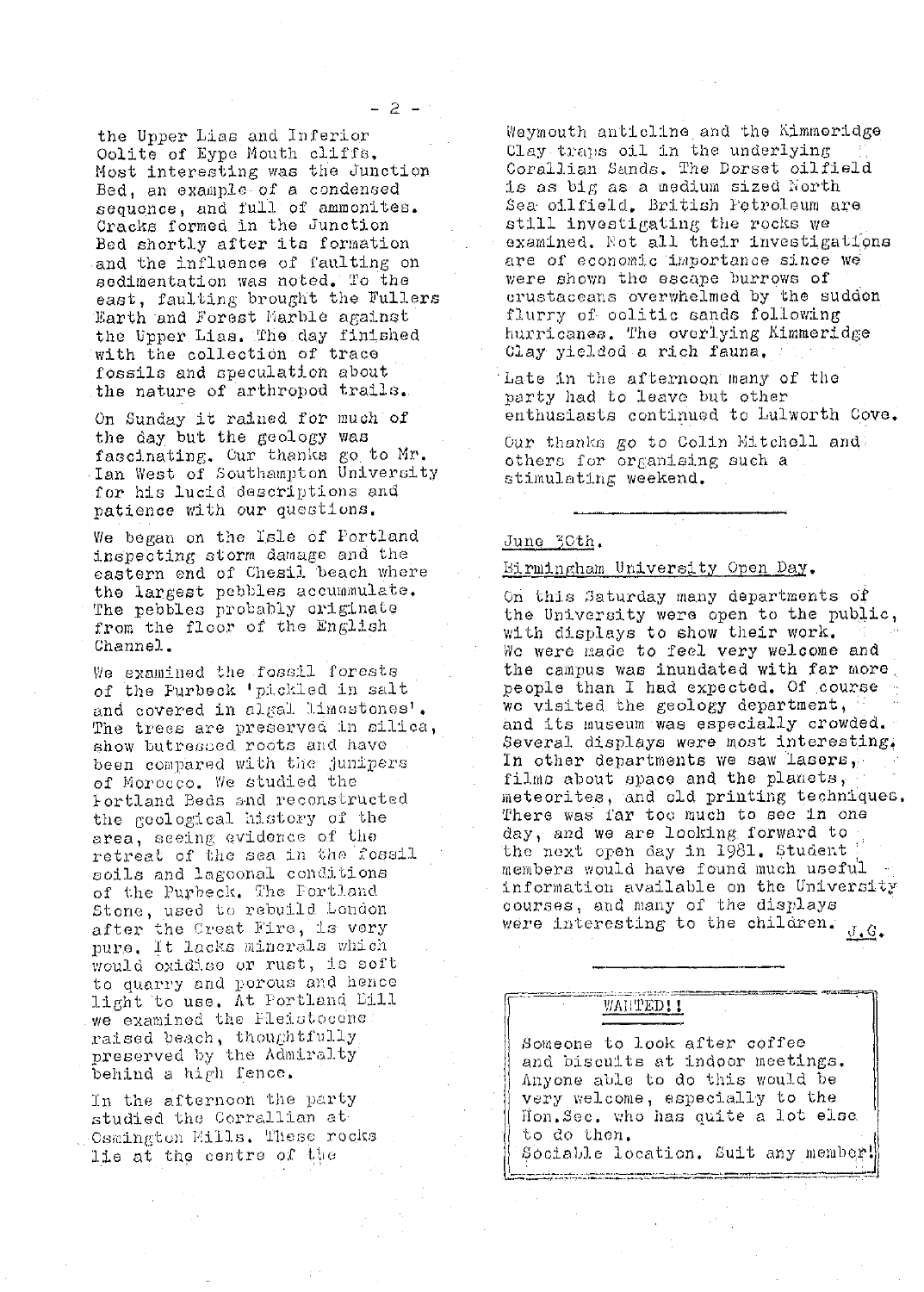# July 15th.

## Black Country Conservation Field Meeting. Leader Alan Cutler.

This was the first field meeting in the society's normal programme to be organised with conservation as its key topic. It started at the exposures of Keele beds in the embankments along the route of the former Snow Hill to Wolverhampton railway. There are plans made by Sandwell Council for developing the route as a walkway, and they have accepted our advice on the preservation<br>of geological features. We of geological features. examined exposures along a half mile section and many typical Keclo Bed lithological features were seen. An apparent wash-out at one point was regarded as a distinctly uncommon feature.

We journeyed on to Gornal, where we examined two exposures **of** Gornal Grit off Holloway Street. The longest was in the middle of a 27 acre site which may be developed in future. We hope that these exposures showing ripple marks will be preserved. The second exposure is behind a new factory and we are negotiating rights of access. This exposure is regarded as particularly important because excavations for the factory have revealed what are believed to be Turners Hill Beds (Lower Downton Castle age) lying beneath the Gornal Grit. Fragments of possible plant remains were found in these beda It is easy to understand how they were formerly mapped as Coal Measures.

Lunch was taken at the nearby Old Mill, after which we proceeded to Straits Green and the southern end of Cotwall End valley. Host of the valley and slopes of Turners Hill are designated as a Nature Conservancy SSS1. Tipping is in progress in the central part of the valley and society concern was aroused by possible threats to some of the

exposures. A compromise has boon reached with the Council although a careful watch needs to be maintained. We looked at two exposures of Coal. Measures and one of Upper Ludlow Shales. One of the Coal Measures exposures displayed coarse grained yellow sandstone, providing a contrast to the Gornal Grit seen earlier. The other showed two almost vertical. ironstone bands separated by a poor shaly coal. This particular exposure is well protected by vegetation and might at a future date repay excavation For the last site of the day we drovel over the Western Boundary fault, then took a pleasant woodland walk to Lydiates Hill which lies south-east of Baggeridge coal mine. The hill is .formed- by a particularly extensive calcareous conglomerate which is part of the group of that name within the Enville Beds formation. We examined the conglomerate in an old quarry where it displays typical lithological characteristics and pebbles from many locations. Some clearance work would . help here as it would at other exposures. Following society interest, the hill is now contained within the boundary of a proposed country park at present under Staffordshire County Council's aegis. To round off the day we walked over the Baggeridge site and located the positions of the old shafts A. C.

September 27th.

## Geology of the Dumfries Area. .Lecture by Graham Hickman.

Dumfries lies ten miles north of the Solway Firth and is ones of the major towns in the Galloway region of the Southern uplands. For several years I have been studying the geology while on holiday, and now I am undertaking a geological mapping thesis on this district as part of my, degree course.

The bulk of the Southern Uplands consists of steeply dipping turbidites which strike ME-SW. These are of Ordovician and Silurian age and were laid down under deep oceanic conditions in the Iapetus or proto-Atlantic Ocean.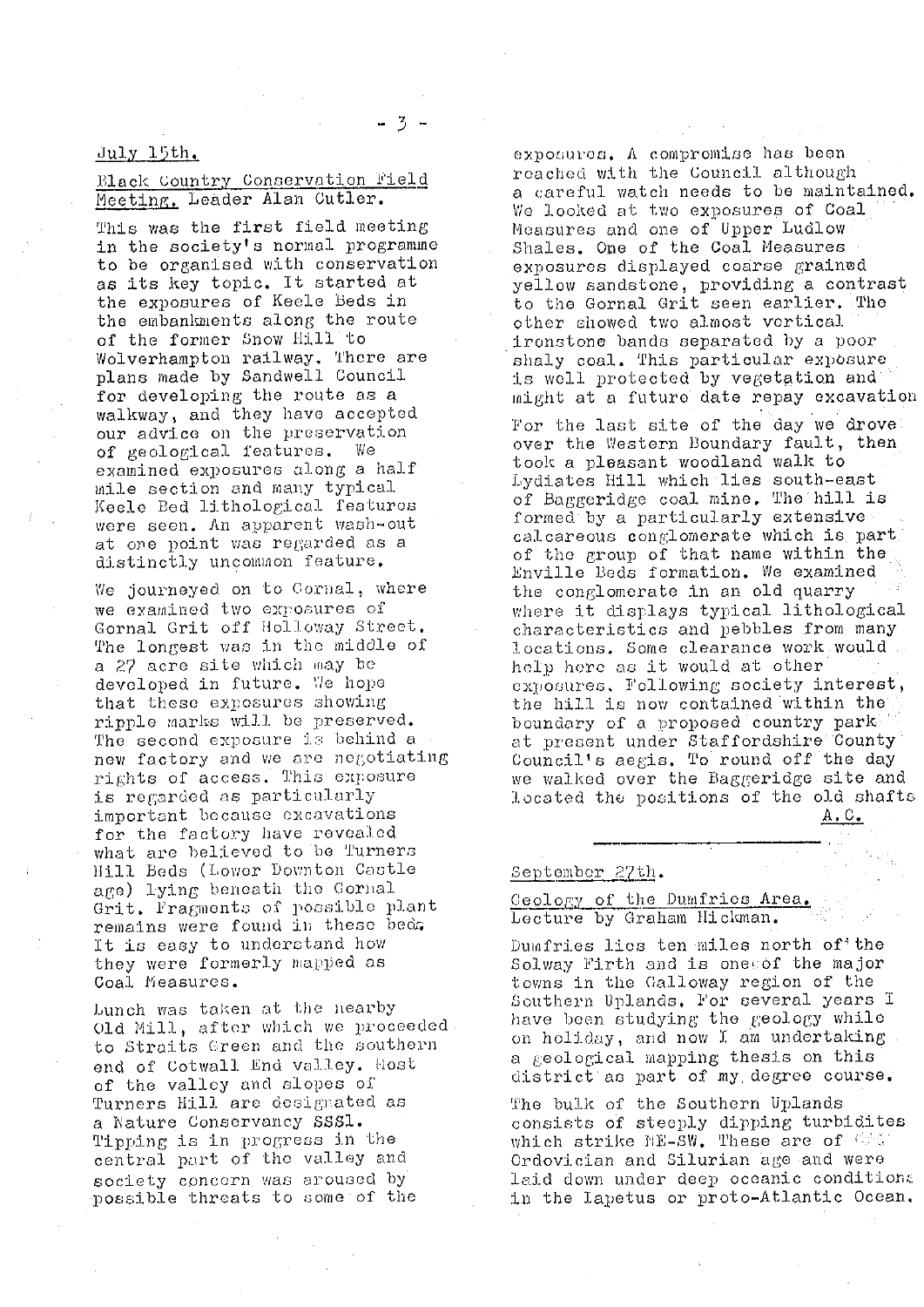This ocean separated the North American continent, which included Scotland and Northern Ireland, from the Anglo-Welsh- European continent. **11. 我** 

A subduction zone developed along the south-eastern odge of the advancing North American continent. The overridden oceanic crust melted at depth and the lighter fractions rose to form the Caledonian batholiths and much of the volcanic activity which has occurred in the Scottish highlands. As the Iapetus Ocean closed, the Lower Palaeozoic sediments were deposited at the foot of the continental slope and onethe ocean floor and were pushed up in front of the advancing continent. This gave rise to the  $\mathtt{steeply}$  dipping strata, folds and strike faults.

The Iapetus Ocean finally closed at the beginning of the Devonian. Late Caledonian volcanic activity gave rise to many large batholiths in the Southern Uplands, for example the Criffel-Dalbeattie, Loch Doon and Cairnsmore of Fleet intrusions. They consist mainly of granodiorites and quartz diorites.

The Devonian period experienced a very arid climate with the result that rapid erosion of the newly formed highlands took place. This resulted in the depositions  $\circ$ f conglomerates and sandstones in the intermontane basins, and one such basin was the Cheviot basin which took most of the material from the Southern Uplands. These sediments were interbedded with andesite lava flows, probably as a result of late Caledonian vulcanicity.

The Carboniferous period saw a marine transgression from the south. The Carboniferous rocks in this area are extremely interesting because they represent a marginal basin facies. The  $\mathtt{valaeogegraphy}$  of the  $\mathtt{``Lower''}$ Carboniferous seems to have been that of a predominant NE-SW qoastline on the southern side

of the Scottish Highland landmass, cut by several large deltas and with the coastal region forested. The resistant rocks of the Southern Uplands formed an offshore island nunning parallel with the main landmass. The Lower Carboniferous rocks which outcrop along the 18 mile strip<br>of coast south-west of Dumiries  ${\tt represent\_the\_coastal\_depositions\_the}$ southern side of this island.

The junction between these Carboniferous rocks and the Lower Palaeozoic is for the major part of the section ( that of a fault. However at both ends of this section the fault fades out, and the junction becomes that of and unconformity. The lithologies at the stable ends of this fault are limestons fine candstones, and siltstones, often showing evidence that lagoonal w conditions existed from time to time. Ripple marks are common and the fossile found include plant remains, corals, brachiopods, bivalves, gastropods, crinoids, seaweed and worm burrows. However the rocks which lie in front of the fault are breccias possibly derived from the fault shatter zone, conglomerates and coarse felspathic sandstones, much of the material being derived locally. It is thought that as the fault moved, during the deposition of these sediments, it caused rapid subsidence and accummulation of coarse angular material in the locality of the movement.

The Upper Carboniferous is well represented in the area around Cannonbie and can easily be correlated with the Northern England basin of deposition. A MANDA A GUAN

Permian times saw further arid desert conditions with the formation of dunes and alluvial fans along the valleys and surrounding lowland areas. Two such valleys cutting into the Lowers Palaeozoic rocks and filled with with Permian sediments are the Lochmaben and Dumfries basins. These are the a youngest rocks in the area.

 $\mathtt{Haciation}$  has played a major part in producing the topography we see today, and has left a considerable covering of glacial drift. It is this that limits the exposure of underlying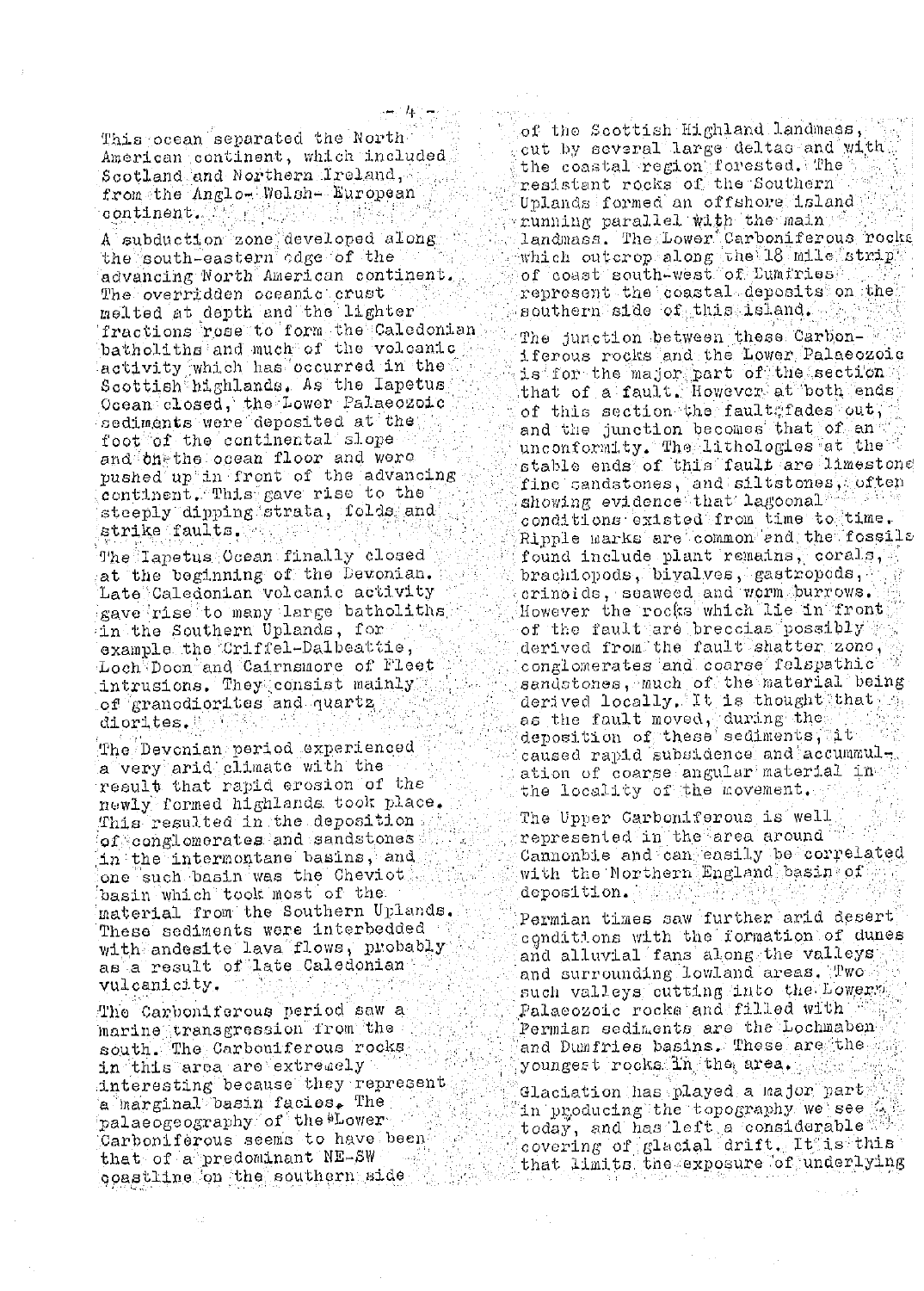nocks, but also allows the field geologist to speculate and draw. up his own theories about what should exist beneath!  $G.\Pi.$ 

## PROGRAMME FOR 1980.

Jan. 10th, Meeting before field. trip ar ak

**START SONG** 

Jan. 13th, Field trip "Introduction to the Elack Country geology". Leader Alan Cutler. Feb. 7th. Weeological and Political aspects of cil exploration and production". Lecture by Dr. Colin Phipps.

Mar.6th. Annual general meeting and film night.

Mar. 23rd. Visit to Chatterley Whitfield mining museum, and tour of underground workings.

May lst. Members' Evening.

Jun.5th.Meeting before field trip.

Jun. 8th. Field trip to Last Midlands Jurassic. Leader Dr. R.G.Clements of Leicester University.

Jul.lOth.Meeting before field trip. Jul.13th. WBlack Country geology"

part two. Leader Alan Cutler. Sep.11th"Silurian Fossils". Lecture by Dr. L. Strachan of Birmingham University.

Oct.30th.Meeting before field trip.

Nov 2nd, Field trip to Lickey Hills. Leader Mr. W.G. Hardie of Birmingham University.

Nov.2lst. Social evening.

Weekend - S.Wales coalfield || and Gower - Easter.<br>| Wrekin - field trip - Oct. Extra-terrestrial geology,  $\texttt{lecture} = \texttt{Dec}$ .

## CHRISTMAS EOOK REVIEWS.

## The Limestone Mines of Wallsall Dy  $H_\bullet E_\bullet$  Green.  $48$  pages.

Any mention of the limestone industries of the Black Country and almost invariably Wrens Nest or Castle Hill come to mind. But as local geologists will know, an equally large Silurian inlier occurs at Walsall. The Wenlock and Woolhope (Barr)limestones which outcroppthere provided an important industry spanning several hundred years, reaching lts and when the demand for limestone as a flux became paramount. Unfortunately this industry has never been fully documented and precious few monuments remain today.

However, Henry Green, in a booklet published by the Black Country Society, has assembled an impressive collection of information about the Walsall limestone industry. The first few chapters form an interesting historical background, going back as far as Roman times and including a chapter devoted to a visit to Walsall by the 17th century historian Robert Plot. A chapter covering the elementary geology is any included. The rest of the booklet is accounts of the more important mines.

In his conclusion Mr. Green is almost apologetic about the lack or scarcity of information available but he is to be commended on his detective work and in producing a highly readable text. Having been engaged recently in similar researches I know well the problems and difficulties which he has undoubtedly met, and the considerable time that can be spent in library archives.

One small comment is that a general map (albeit small scale) of Walsall showing the geology and the location of the mines would have been very useful to those not very familiar with the town itself. Nevertheless it is a modestly priced booklet and intending recipients could drop a few hints to younger. members of the family between now and Christmas.

|                                        | Alan Cutler.      |
|----------------------------------------|-------------------|
| From Hon. Sec. -75p. Postage inc. 90p. |                   |
| (at meetings) rom 62 Red Hill          |                   |
|                                        | <b>Stourbridg</b> |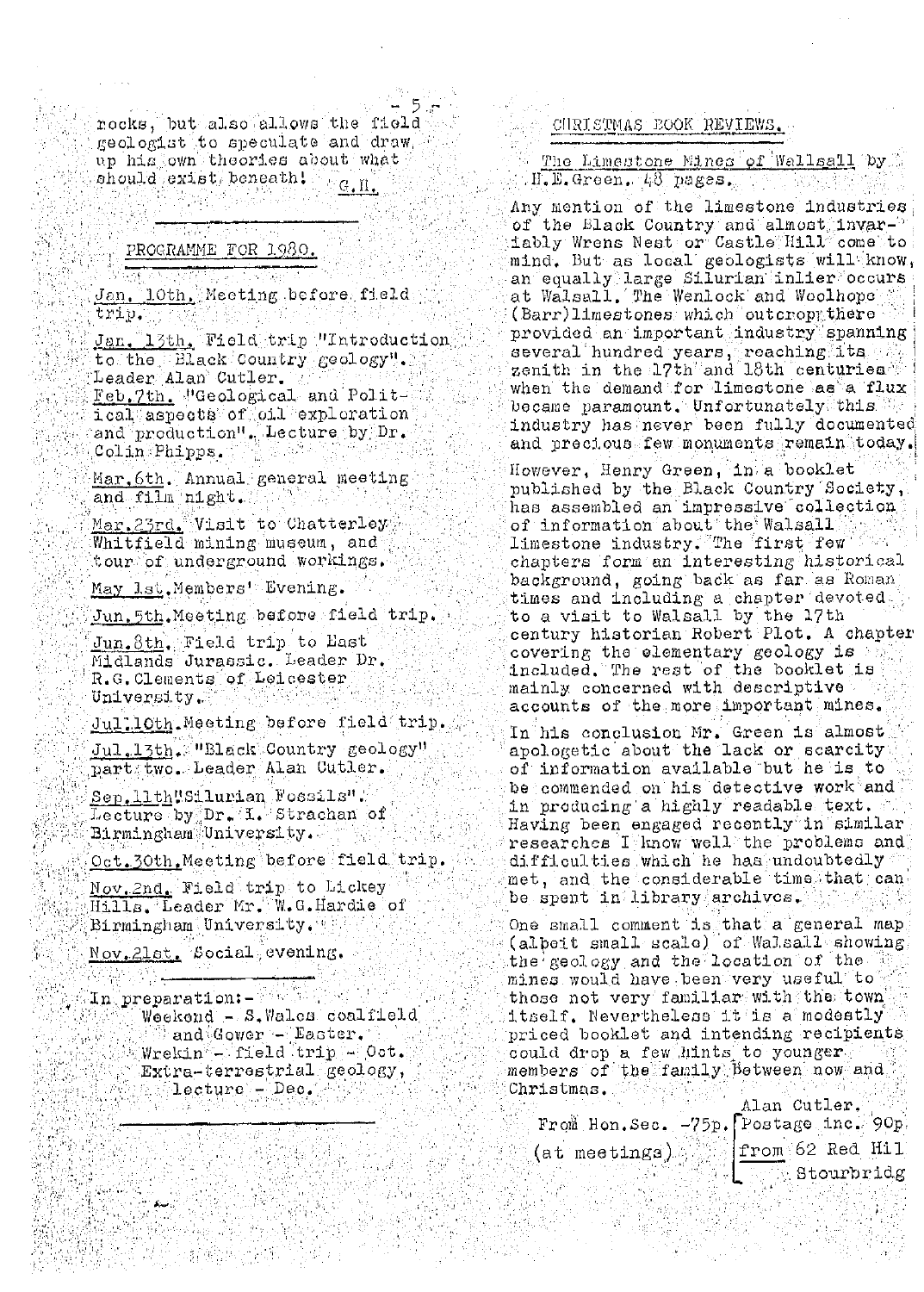Kinver Rock Houses by D.M.Bills, E. and W.R.Griffiths. 32 pages. Published by Elda.  $Publications$  Kinver.

This booklet describes the for dwellings excavated in the soft sandstone cliffs in and around Kinver Edge, which must be one of the best known landmarks in the West Midlands.

Being partly a guide book, it describes each of the groups of dwellings at nine cliff and cave locations, both at Kinver Edge and around Kinver village. Quotations from old sources bring the account to life in a most readable way. There are many photographs, which are extremely interesting because most of them. were taken when the awellings a were in use. Several plans are given, showing the layout of the dwellings.

Although much has deteriorated, it is surprising to learn that one dwelling was occupied until 1950 and that a cafe in another of them continued until 1967.

At the end of the booklet is a sketch map of the Kinver Aarea, showing rock house locations. There is also a list of their inhabitants from 1814 to 1884 which makes very interesting reading. The authors are residents of Kinver and are to be congrate ulated on an excellent little book which contains a lot of information. As guided walks to wiew these rock houses are now becoming popular, it would be invaluable to read this account before a visit, and it would certainly enhance a visit to  $\texttt{Look}[\mathtt{at},\mathtt{the}]$  geology.

John Golledge.  $\int$ post, 85p.

from 62 Red Hill

 $S$  bourbridge

Price 70p.  $(\mathtt{at}$  meetings).

Other books available from Hon. Sec.  $(62 \text{ Red Hill}, 3$ tourbridge.)  $\mathbb{R}^{\mathbb{N} \times \mathbb{N}}$  and  $\mathfrak{so}(21,4)$ The Endless Village.  $\sim$  (ecology of the West Midlands) Geological Handbook for **Wrens Nest** EO.20(0030) Wrens Nest geological trail . LOA5(0.25) Mortimer Forest geological trail, Ludlow Webs  $$0.15(0.25)$  $$0.35(0.43)$ Chart of geological ages  $£1.45(1.73)$ Geological maps: Dudley 'Wolverhampton N' ( ) ( ) ងស្រ Shropshire <sup>⊙</sup> etc. a British Isles.

"The geological field notebook" E<mark>By<sup>T</sup>P.C. Ensomeof</mark> Dorset £0,15(0,25) (Why should you keep one and "how do you"do it?).

£0.50(0.70)

Careers for geologists  $(1.0.8.$  publication)

Nature Conservancy Council Geological Bxhibit. 新闻意味的小孩 如此 磁线灯

This was on display at the Cotwall End Nature Centre in Sedgley from early July until late September, and was concerned with conservation and why it is important. We hope that members had a look, the Centre being a pleasant place for a family visit. in its own right. The final two weeks were enhanced by a B.C.G.S. publicity exhibit, which we hope to use at public events in future. Alan Cutler is to be congratulated on setting up such a professional and attractive display.<sub>J.G.</sub>

Wals<u>all District Plan</u>. A copy has been received of this county planning project report. It may be viewed or borrowed by members. It does not mention geological, features, but detailed plans show data submitted by the B.C.G.S. for Walsall area

Sheila Pitts, 4 Siskin Road,  $Edt$ itor :-Pedmore, Stourbridge, W.Mids.DY9 7HU